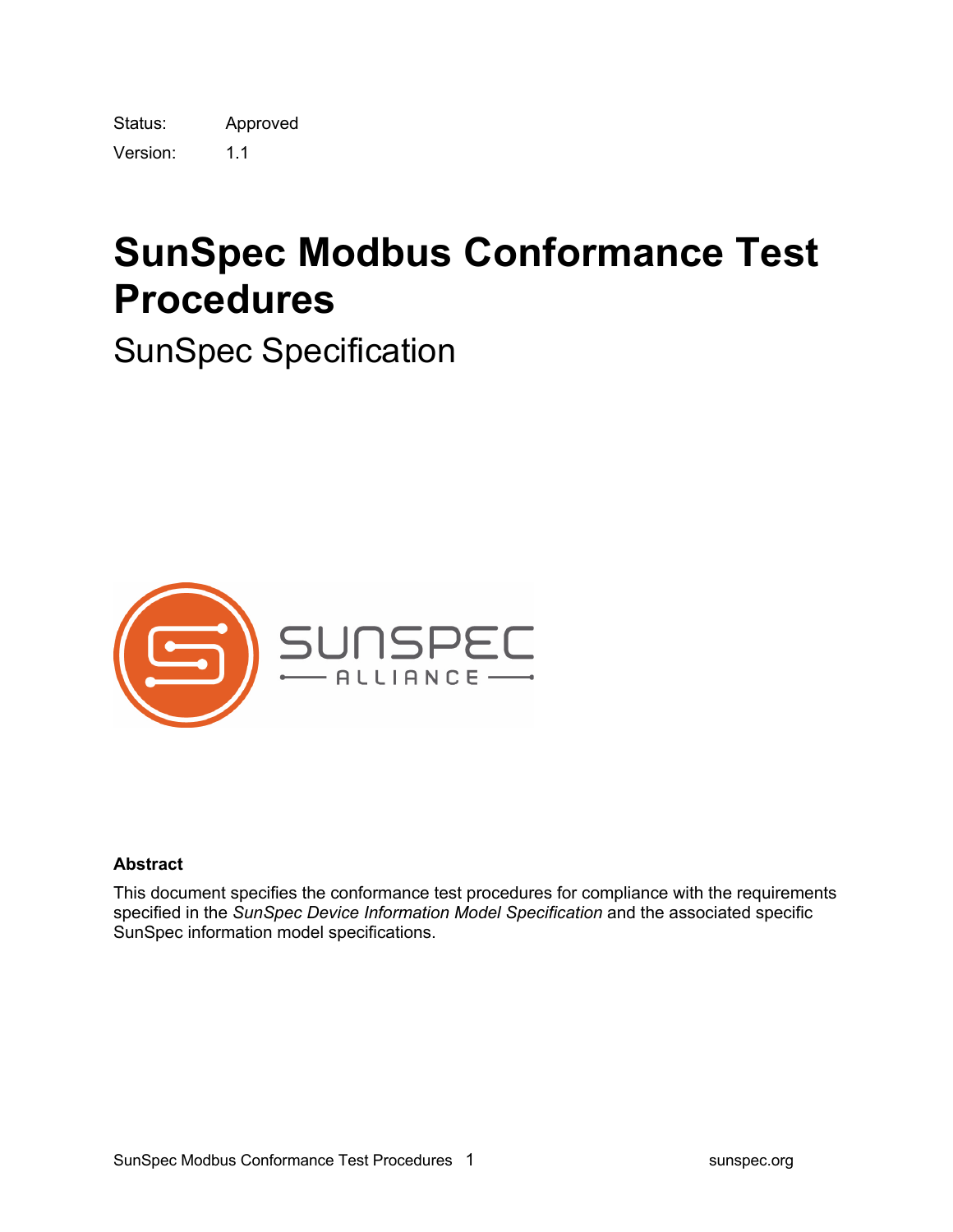Copyright © SunSpec Alliance 2022. All Rights Reserved.

All other copyrights and trademarks are the property of their respective owners.

### **License Agreement and Copyright Notice**

This document and the information contained herein is provided on an "AS IS" basis and the SunSpec Alliance DISCLAIMS ALL WARRANTIES, EXPRESS OR IMPLIED, INCLUDING BUT NOT LIMITED TO ANY WARRANTY THAT THE USE OF THE INFORMATION HEREIN WILL NOT INFRINGE ANY OWNERSHIP RIGHTS OR ANY IMPLIED WARRANTIES OF MERCHANTABILITY OR FITNESS FOR A PARTICULAR PURPOSE.

This document may be used, copied, and furnished to others, without restrictions of any kind, provided that this document itself may not be modified in anyway, except as needed by the SunSpec Technical Committee and as governed by the SunSpec IPR Policy. The complete policy of the SunSpec Alliance can be found at sunspec.org.

Prepared by the SunSpec Alliance 4040 Moorpark Avenue, Suite 110 San Jose, CA 95117

Website: sunspec.org Email: info@sunspec.org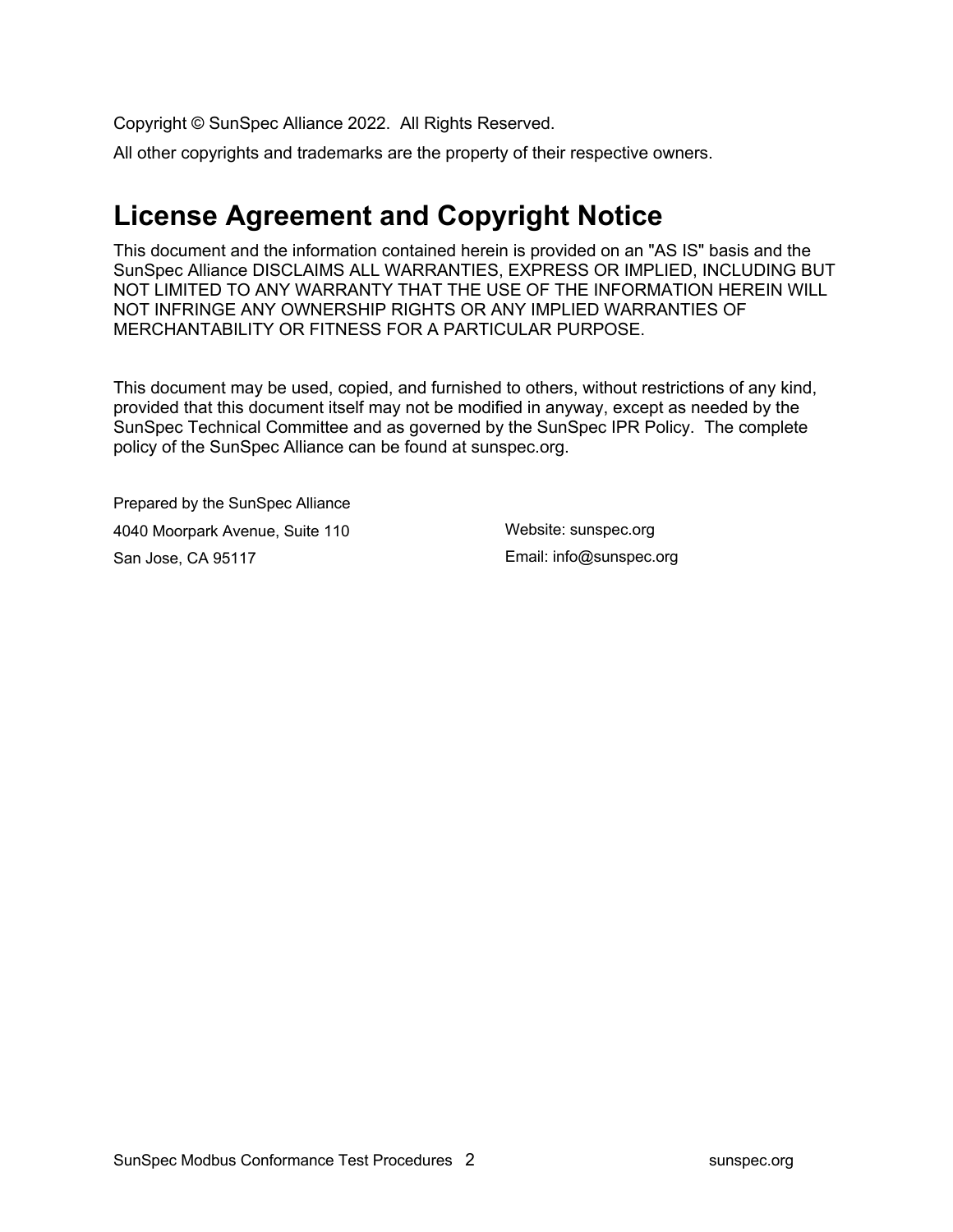## **Revision History**

| <b>Version</b> | <b>Date</b> | <b>Comments</b>                                                            |
|----------------|-------------|----------------------------------------------------------------------------|
| 1.0            | 10-9-2021   | Initial release                                                            |
| 1.1            | 5-11-2022   | Added point write validation test case and<br>promoted status to Approved. |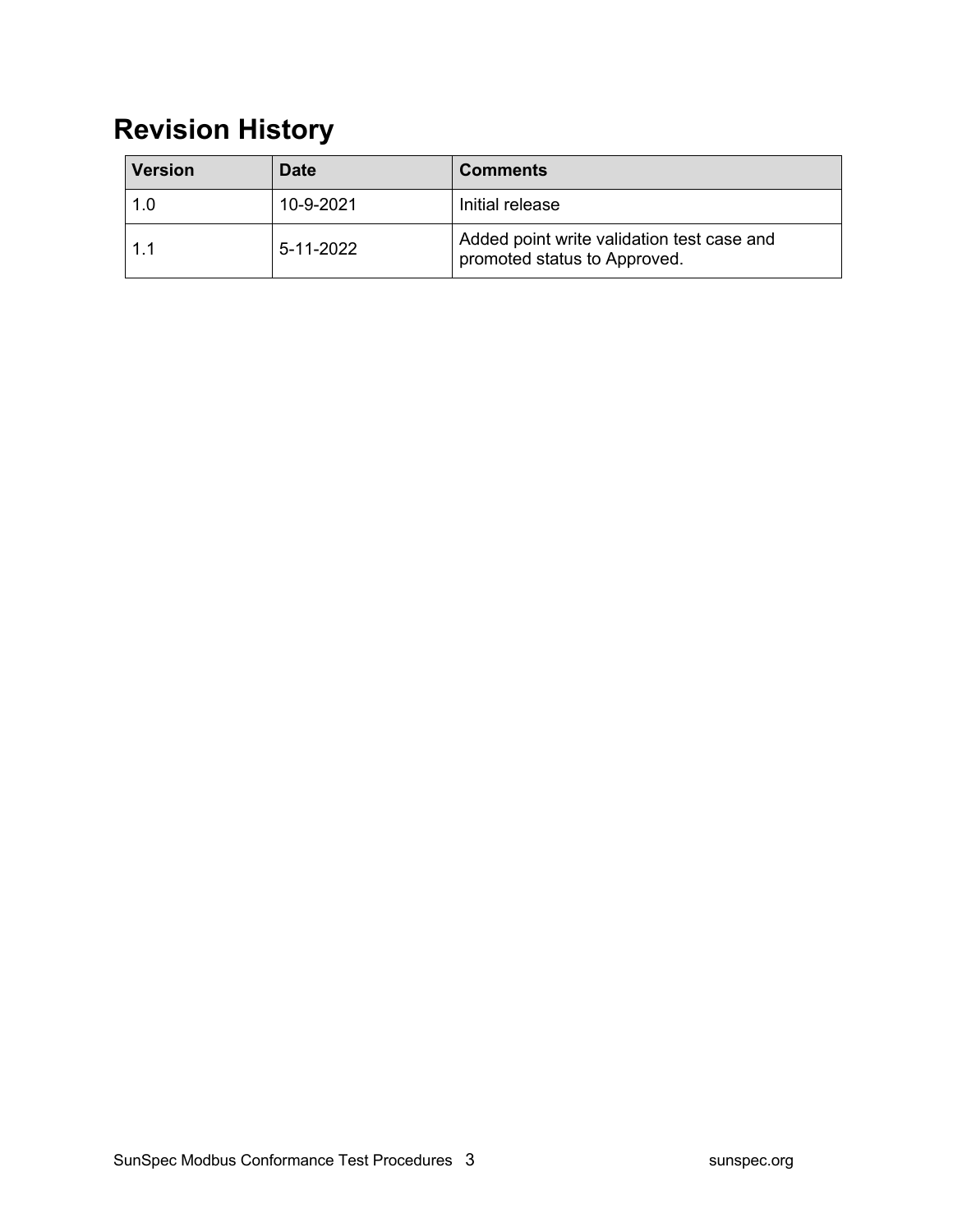## **About the SunSpec Alliance**

The SunSpec Alliance is a trade alliance of developers, manufacturers, operators, and service providers together pursuing open information standards for the distributed energy industry. SunSpec standards address most operational aspects of PV, storage, and other distributed energy power plants on the smart grid, including residential, commercial, and utility-scale systems, thus reducing cost, promoting innovation, and accelerating industry growth.

Over 160 organizations are members of the SunSpec Alliance, including global leaders from Asia, Europe, and North America. Membership is open to corporations, non-profits, and individuals. For more information about the SunSpec Alliance, or to download SunSpec specifications at no charge, visit sunspec.org.

### **About the SunSpec Specification Process**

SunSpec Alliance specifications are initiated by SunSpec members to establish an industry standard for mutual benefit. Any SunSpec member can propose a technical work item. Given sufficient interest and time to participate, and barring significant objections, a workgroup is formed, and its charter is approved by the board of directors. The workgroup meets regularly to advance the agenda of the team.

The output of the workgroup is generally in the form of a SunSpec Interoperability Specification. These documents are normative, meaning that there is a matter of conformance required to support interoperability. The revision and associated process of managing these documents is tightly controlled. Other documents are informative, or make some recommendation about best practices, but are not a matter of conformance. Informative documents can be revised more freely and more frequently to improve the quality and quantity of information provided.

SunSpec Interoperability Specifications follow a lifecycle pattern of: DRAFT, TEST, APPROVED, and SUPERSEDED.

For more information or to download a SunSpec Alliance specification, go to https://sunspec.org/about-sunspec-specifications/.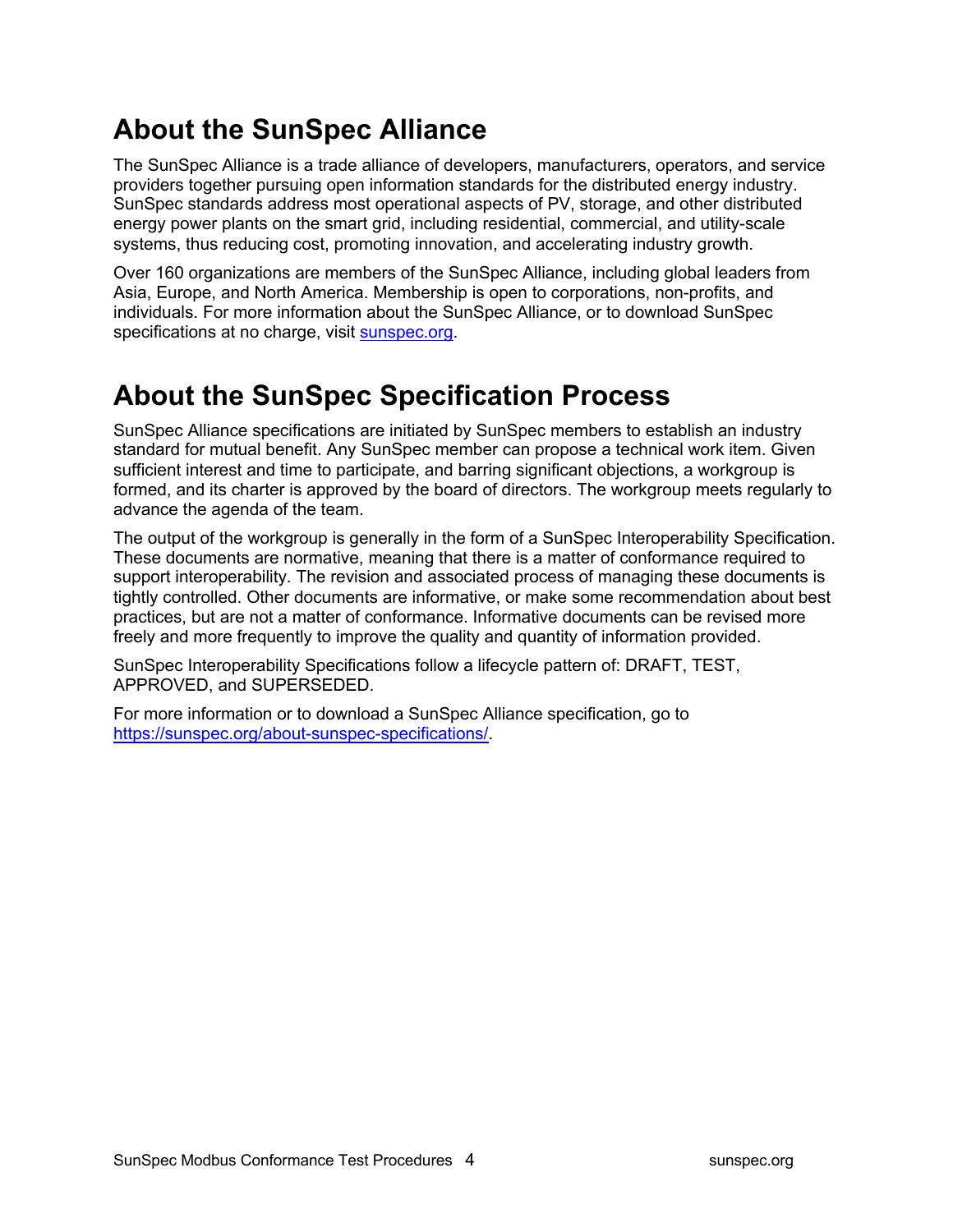## **Table of Contents**

| $\mathbf{1}$   |     |       |  |
|----------------|-----|-------|--|
| $\overline{2}$ |     |       |  |
|                | 2.1 |       |  |
|                | 2.2 |       |  |
|                | 2.3 |       |  |
|                |     | 2.3.1 |  |
|                |     | 2.3.2 |  |
|                | 2.4 |       |  |
|                |     | 2.4.1 |  |
|                |     | 2.4.2 |  |
|                |     | 2.4.3 |  |
|                |     | 2.4.4 |  |
|                | 2.5 |       |  |
|                |     | 2.5.1 |  |
|                |     | 2.5.2 |  |
|                |     | 2.5.3 |  |
|                | 2.6 |       |  |
|                |     | 2.6.1 |  |
|                |     | 2.6.2 |  |
|                |     | 2.6.3 |  |
|                | 2.7 |       |  |
|                |     | 2.7.1 |  |
|                |     | 2.7.2 |  |
|                |     | 2.7.3 |  |
|                |     | 2.7.4 |  |
|                |     | 2.7.5 |  |
|                |     | 2.7.6 |  |
|                |     | 2.7.7 |  |
|                |     | 2.7.8 |  |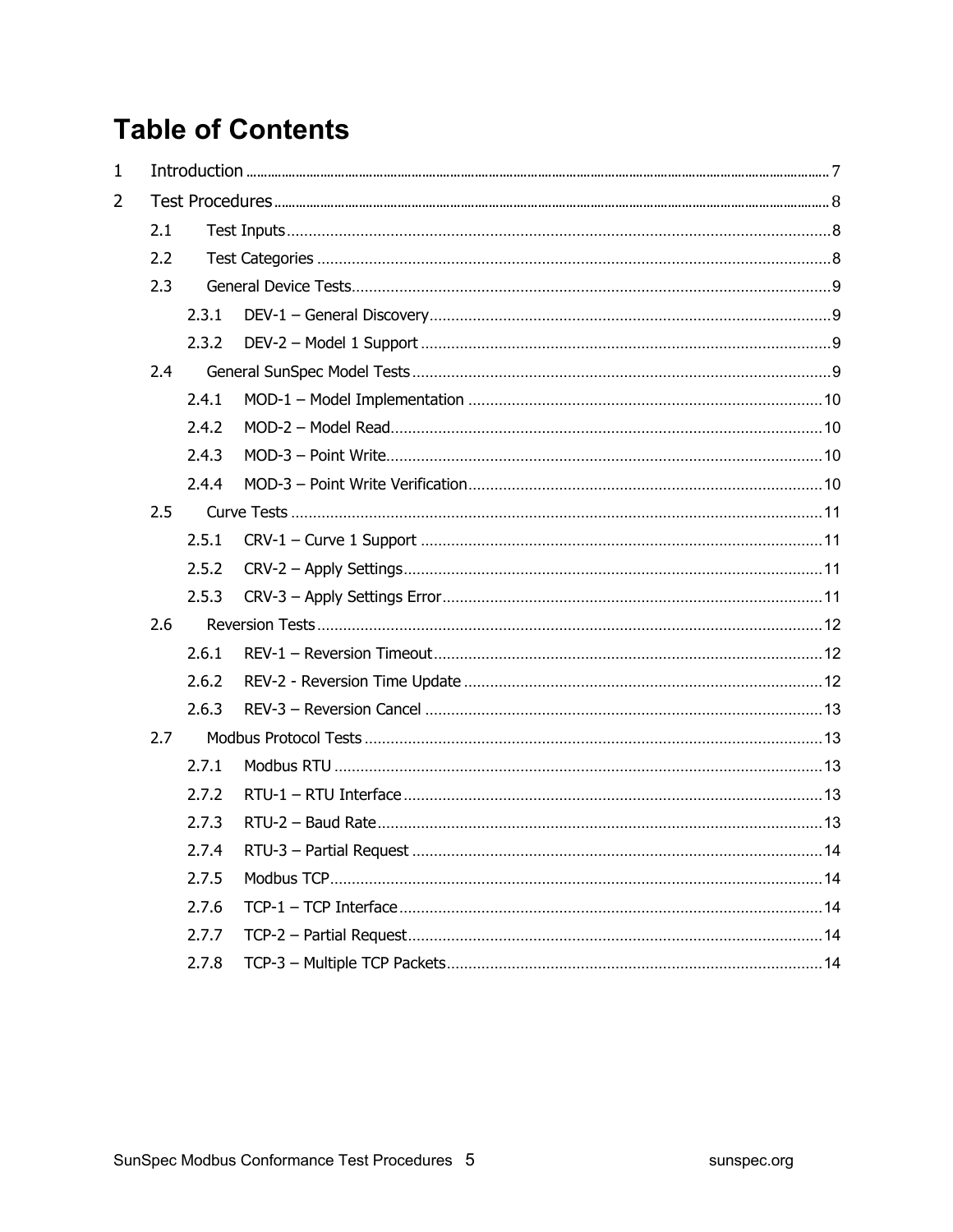## **Index of Tables**

## **Table of Figures**

No table of figures entries found.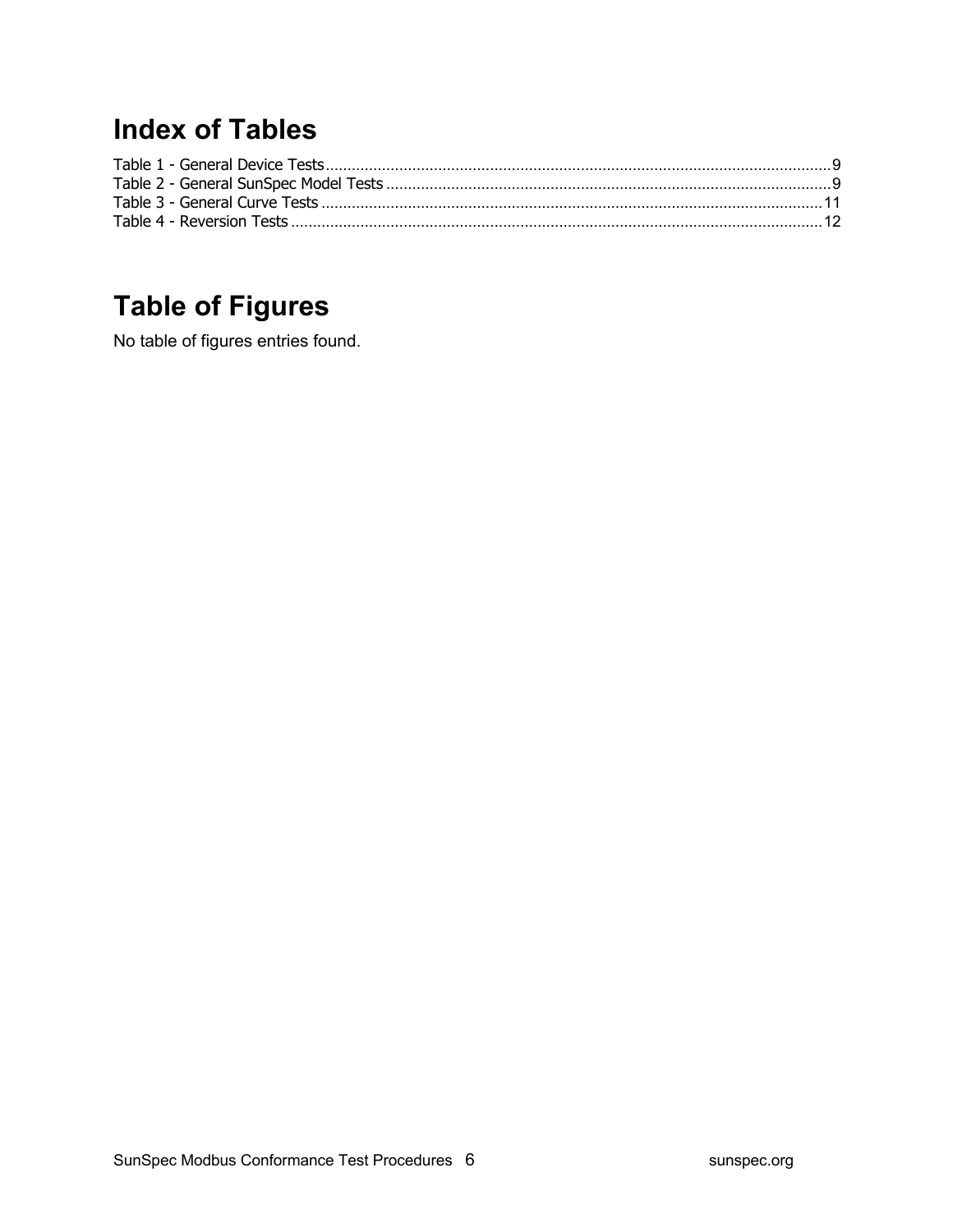## **1 Introduction**

This document specifies the common SunSpec Modbus conformance test procedures that are used for all SunSpec Modbus profile conformance testing. These test procedures form the basis of all profile conformance testing. Each SunSpec Modbus profile may add additional testing requirements to the test procedures specified here.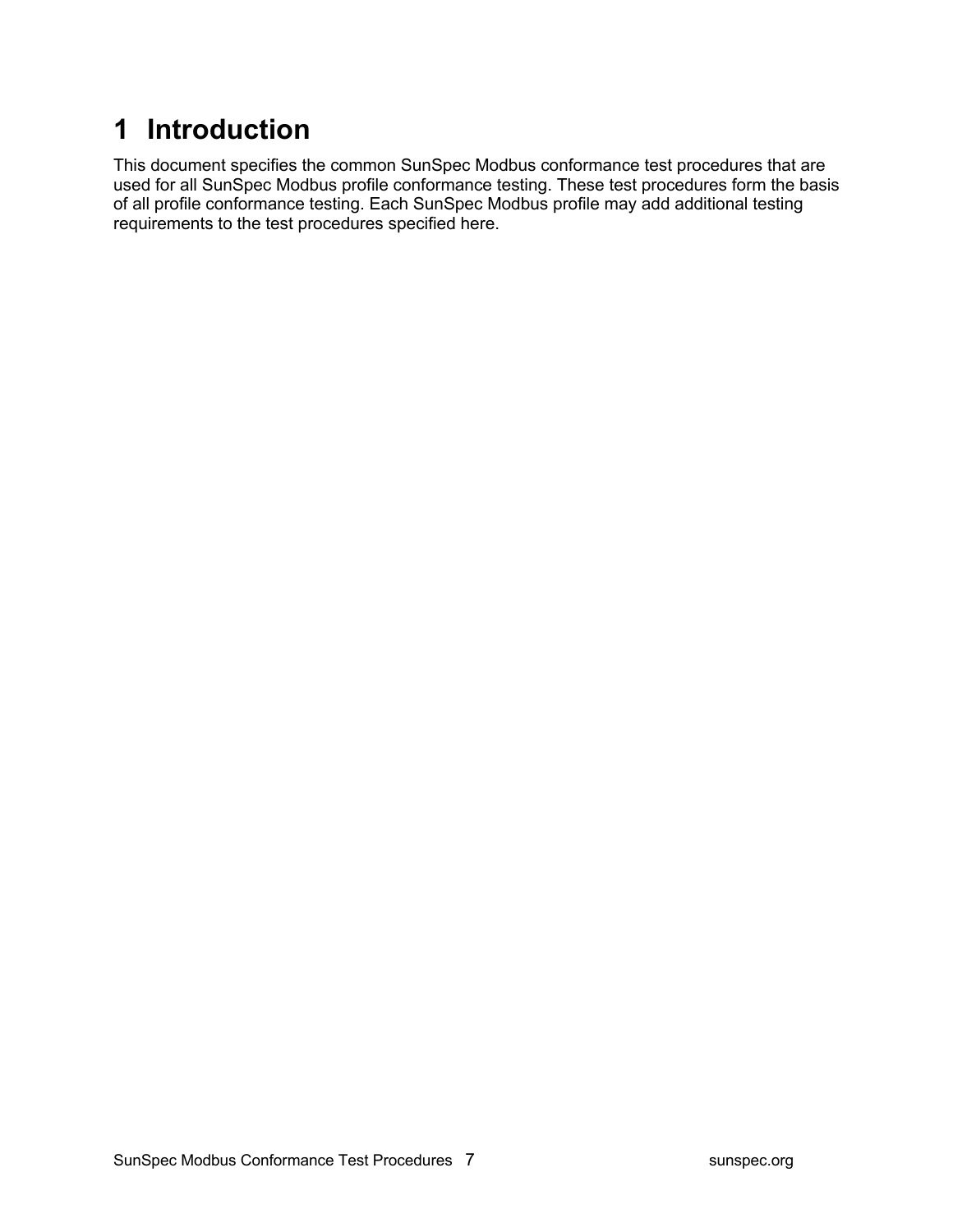## **2 Test Procedures**

This section provides the test procedures for SunSpec Modbus compliance.

### **2.1 Test Inputs**

SunSpec Modbus compliance testing for a device is based on the functionality supported by the device. The device protocol implementation conformance statement (PICS) is used to specify the SunSpec Modbus functional content.

The device PICS is an Excel workbook that specifies the SunSpec models and points that are supported in the implementation along with the supported value ranges associated with each adjustable point. A SunSpec Modbus PICS template can be obtained from the SunSpec Alliance.

Due to the detailed nature of the PICS content, the SunSpec SVP Dashboard software, available at no cost to SunSpec member companies, can be used to generate an initial PICS for a device implementation. The SVP Dashboard probes the contents of the device through the SunSpec Modbus interface and creates an initial PICS workbook based on the content found in the device. The generated PICS workbook must then be updated to provide details that were not able to be discovered during the initial discovery process.

Only SunSpec standardized models are considered during certification testing. Any additional vendor-specific models must conform to SunSpec information modeling rules to the extent that they do not inhibit discovery and use of the standardized model supported in the device.

SunSpec Modbus certification profiles specify conformance criteria for the specific profile including required models, points, and value ranges that must be supported. Profiles are developed for specific use cases. For example, the SunSpec Modbus profile for IEEE 1547- 2018 is used to create an inverter interface that complies with the IEEE 1547-2018 standard. The standard SunSpec Modbus certification testing is performed, and profile requirements are then matched to testing results to determine which profiles the device is in conformance with.

### **2.2 Test Categories**

The SunSpec Modbus conformance tests fall into the following general categories: general device tests, general model tests, curve tests, reversion tests, and Modbus protocol tests.

General device tests are performed once for a device.

General model tests are performed once for each SunSpec model implemented in the device.

Curve tests are performed for each curve-based model implemented in the device.

Reversion tests are performed for each reversion timer implemented in models contained in the device.

Modbus protocol tests are performed once for a device.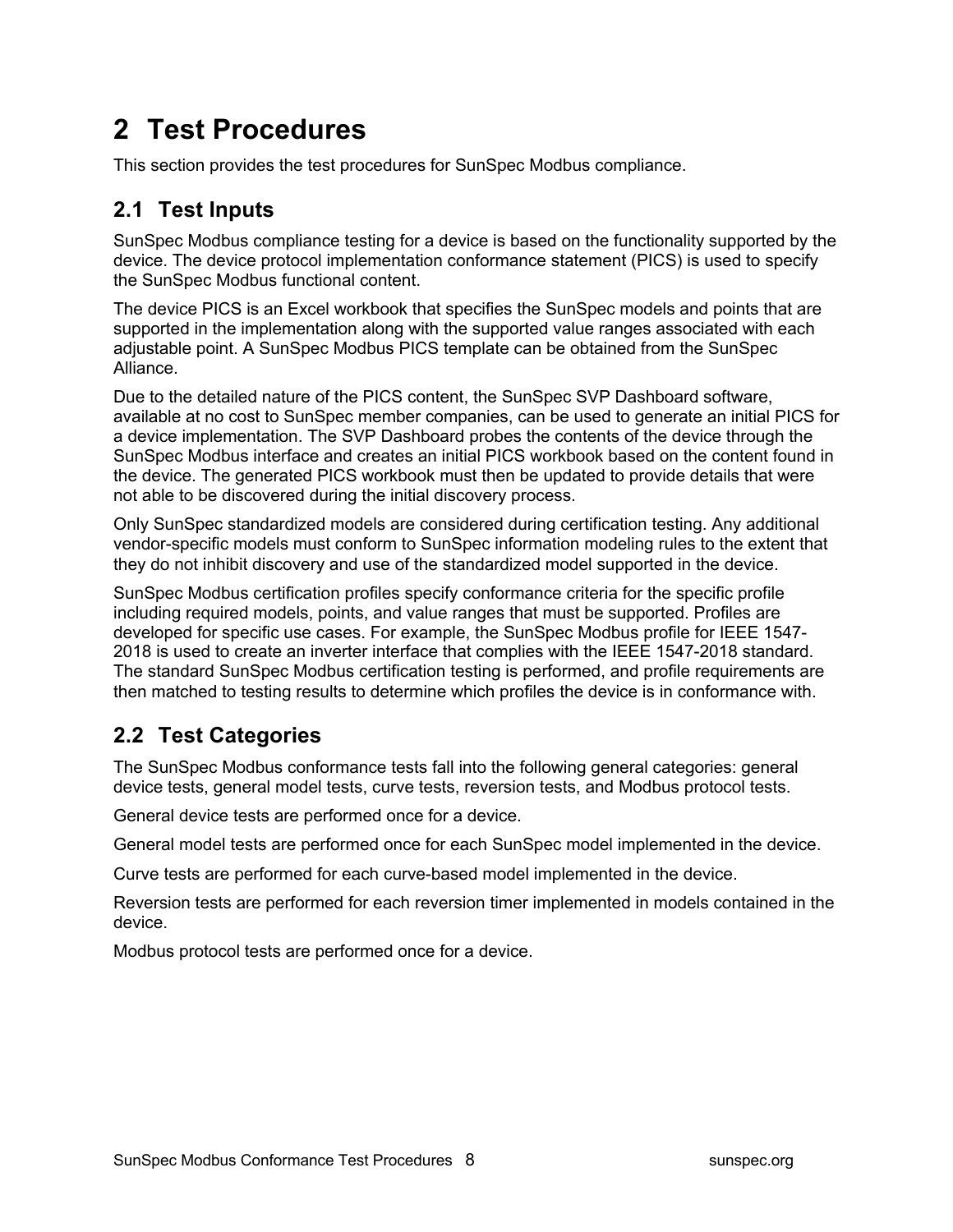### **2.3 General Device Tests**

SunSpec general device tests verify functionality that is required at the device (e.g., inverter, energy storage, tracker product type) level.

The following device tests must be performed.

| Test  | <b>Description</b>       |
|-------|--------------------------|
| DEV-1 | <b>General Discovery</b> |
| DEV-2 | Model 1 Support          |

Table 1 - General Device Tests

#### **2.3.1 DEV-1 – General Discovery**

This test validates SunSpec model organization and location within the device.

#### *2.3.1.1 Procedure*

- 1. Verify that supported SunSpec models specified in the PICS can be found using the standard SunSpec discovery procedure.
- 2. Verify the SunSpec Modbus content is located at one of the SunSpec standard Modbus start addresses (0, 40000, or 50000) and begins with the two-register standard SunSpec Modbus start marker.
- 3. Verify that the SunSpec Modbus end model (ID 65535) is present with a length of 0.

#### **2.3.2 DEV-2 – Model 1 Support**

This test validates that SunSpec Model 1 is supported by the device.

#### *2.3.2.1 Procedure*

1. Verify that SunSpec Modbus model 1 is present in the implementation and that the content contained in the model matches that declared in the PICS.

### **2.4 General SunSpec Model Tests**

The following tests must be performed for each SunSpec supported standardized model specified in the PICS.

| <b>Test</b> | <b>Description</b>   |
|-------------|----------------------|
| MOD-1       | Model Implementation |
| MOD-2       | Model Read           |
| MOD-3       | <b>Point Write</b>   |

Table 2 - General SunSpec Model Tests

For reporting purposes, the label associated with each test instance is the test name concatenated with the model ID for each model tested with a '.' used as the separator. For example, the label for test MOD-1 for model 701 would be MOD-1.701.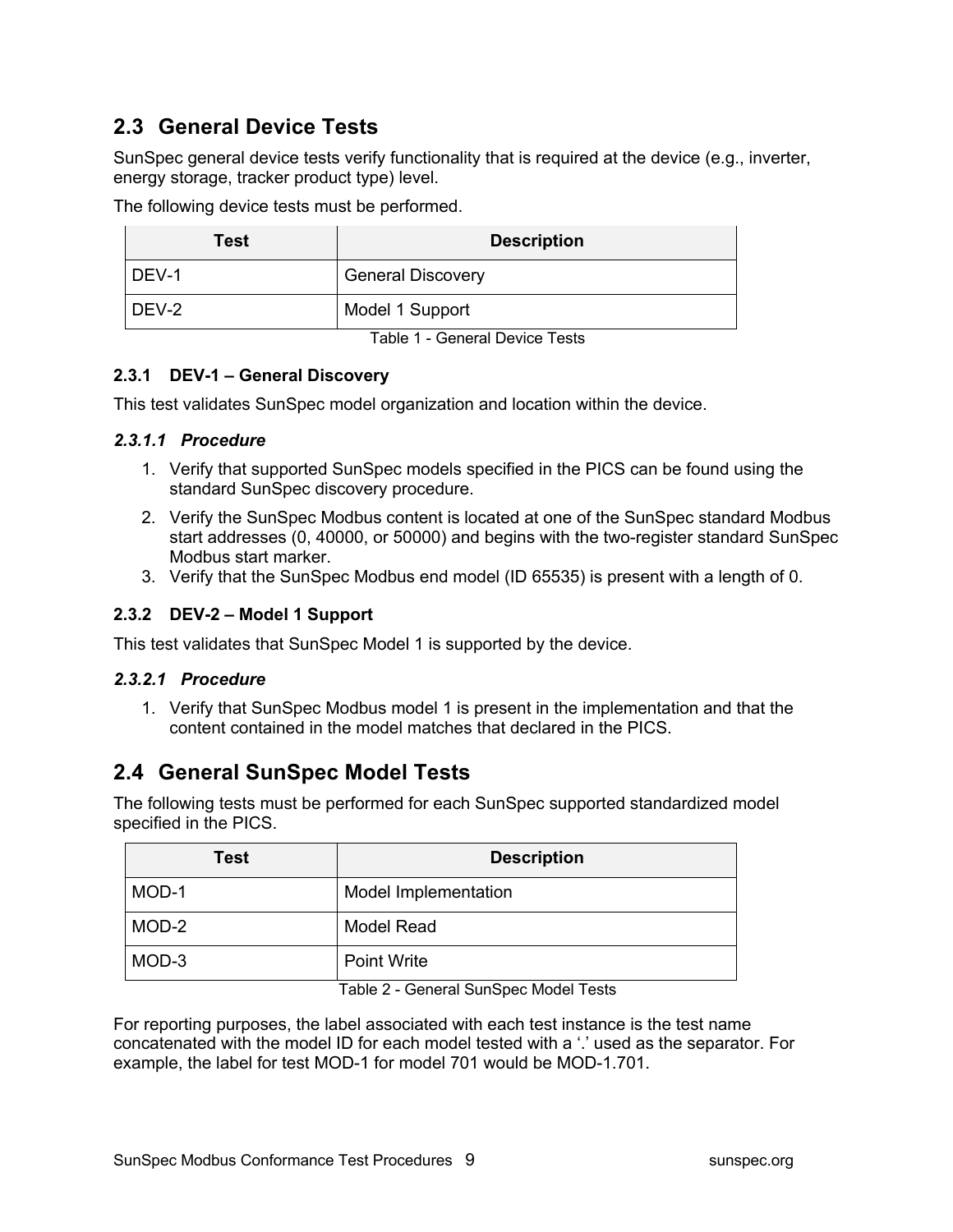#### **2.4.1 MOD-1 – Model Implementation**

This test validates that a model specified in the PICS is present in the implementation.

#### *2.4.1.1 Procedure*

- 1. Verify model is discovered and present using the standard SunSpec discovery procedure.
- 2. Verify model has the correct length for the contents.
- 3. Verify each SunSpec mandatory point is implemented.
- 4. Verify the implemented points match the PICS.
- 5. Verify all points in the model can be read as a single point. Each value should be verified based on the expected value range. If a range for the point is specified in the PICS, the value should be validated against the range.

#### **2.4.2 MOD-2 – Model Read**

This test validates that the model can be read in a single read. Multiple reads are permitted for model lengths that exceed the Modbus maximum read length.

#### *2.4.2.1 Procedure*

1. Verify the model can be read in a single read (or several reads if the length exceeds 125 registers) and that the values are in the specified range.

#### **2.4.3 MOD-3 – Point Write**

This test validates that all implemented adjustable points in the model can be written individually and as a group.

#### *2.4.3.1 Procedure*

- 1. Verify all implemented adjustable points can be written based on the value range specified in the PICS. The point must be written with the minimum value, maximum value, and three intermediate values. If an adjustable point has fewer possible values, all the possible values must be tested.
- 2. Verify multiple adjustable points can be written simultaneously.
- 3. For adjustable enumerated points, verify each supported value in the PICS can be written.

#### **2.4.4 MOD-3 – Point Write Verification**

This test validates that all implemented adjustable points in the model can be written and then read without delay. The value read must match the value that was written.

#### *2.4.4.1 Procedure*

1. Verify all implemented adjustable points can be written and then read without delay. An automated methodology must be used to perform the write and read sequence to reduce the delay as much as possible and to model typical device to device communication.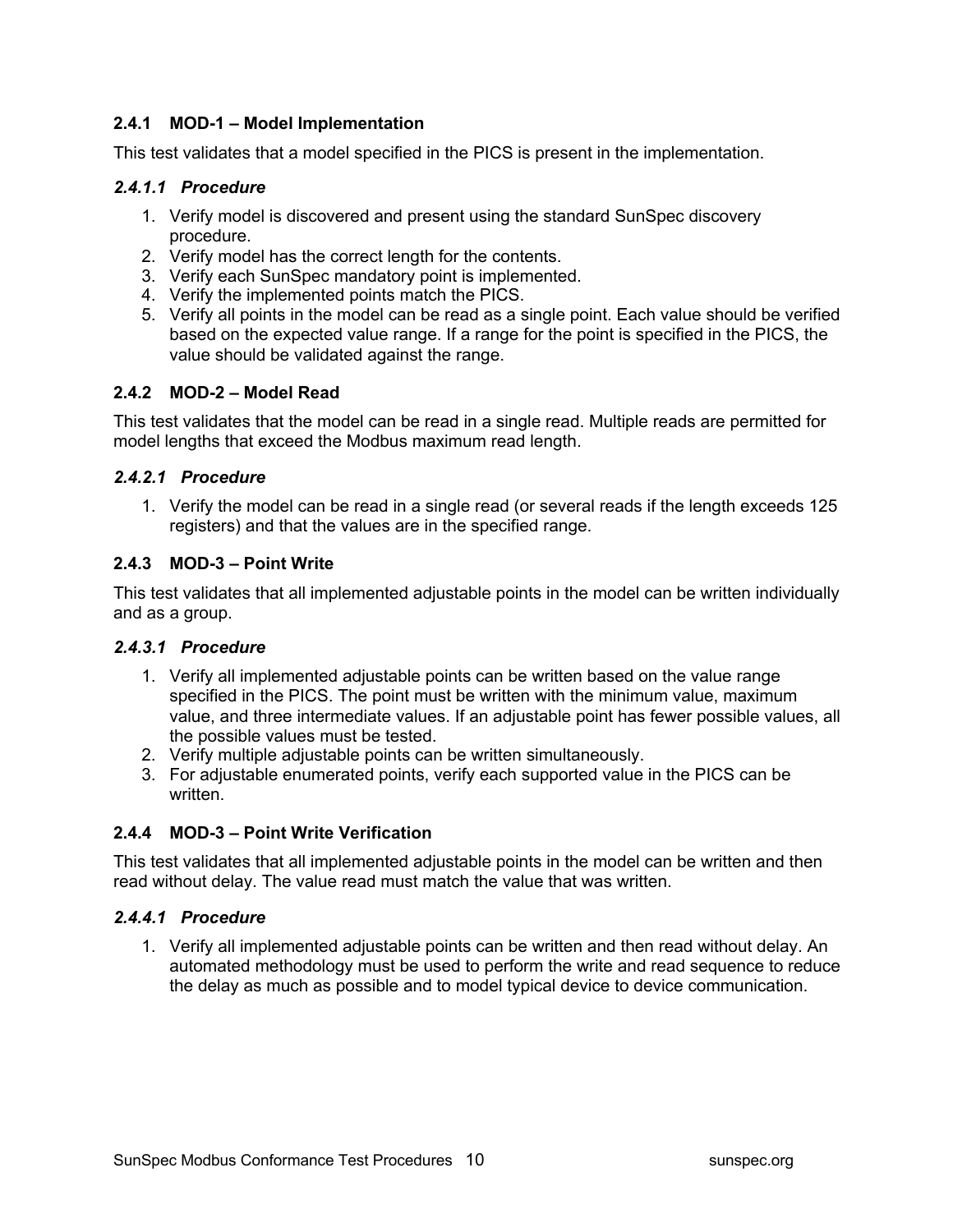### **2.5 Curve Tests**

Curve tests verify the curve update functionality. These tests are only applicable to models that contain curve or curve-like control functionality. General curve point value updates are verified as part of the general model testing. These curve tests are only applicable to models in the 7xx range.

The following additional tests must be performed for models containing curve functionality.

| Test  | <b>Description</b>          |
|-------|-----------------------------|
| CRV-1 | Curve 1                     |
| CRV-2 | <b>Apply Settings</b>       |
| CRV-3 | <b>Apply Settings Error</b> |

Table 3 - General Curve Tests

For reporting purposes, the label associated with each test instance is the test name concatenated with the model ID for each model tested with a '.' used as the separator. For example, the label for test CRV-1 for model 705 would be CRV-1.705.

#### **2.5.1 CRV-1 – Curve 1 Support**

This test validates that curve 1, which represents the curve settings, is supported and all the points in curve 1 are implemented as read-only.

#### *2.5.1.1 Procedure*

- 1. Verify curve 1 is supported in the model.
- 2. Verify that curve 1 is marked as read-only.
- 3. Verify that the points associated with curve 1 cannot be written.

#### **2.5.2 CRV-2 – Apply Settings**

This test validates that the current curve settings can be updated for each of the supported curves.

#### *2.5.2.1 Procedure*

For each supported additional curve:

- 1. For a writable curve, apply a different set of curve settings to the curve being tested than are present in curve 1. For a read-only curve, update curve 1 to contain a different set of settings than the read-only curve being tested.
- 2. Adopt the updated curve.
- 3. Verify that the update curve status indicates success.
- 4. Verify that the values in curve 1 match the values in the curve used for update.
- 5. Verify that the current curve settings (curve 1) can be updated from each of the additional supported curves.
- 6. If additional read-only curves are present, verify they are located after the writable curves.

#### **2.5.3 CRV-3 – Apply Settings Error**

This test validates the behavior on an adopt curve settings error.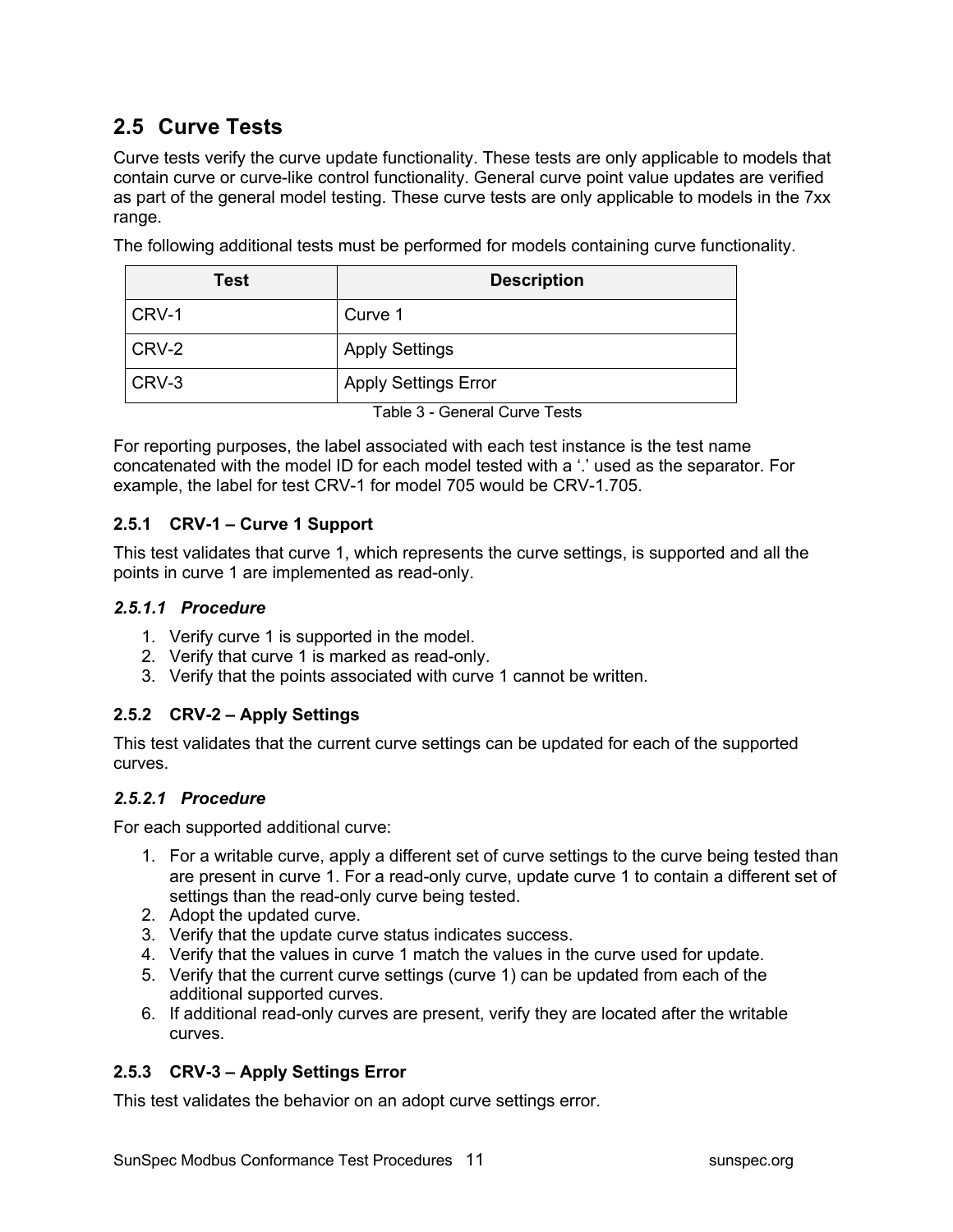#### *2.5.3.1 Procedure*

- 1. Perform an adopt curve request for a curve index that is out of range.
- 2. Verify that the update curve status indicates failure.
- 3. Verify that all curve 1 settings are in the same state as before performing the test.

### **2.6 Reversion Tests**

Reversion tests verify the reversion timer functionality. If this functionality is not implemented in a model, the tests are not performed.

The following tests must be performed for each reversion timer that is implemented.

| Test  | <b>Description</b>           |
|-------|------------------------------|
| REV-1 | <b>Reversion Timeout</b>     |
| REV-2 | <b>Reversion Time Update</b> |
| REV-3 | <b>Reversion Cancel</b>      |

Table 4 - Reversion Tests

For reporting purposes, the label associated with each test instance is the test name concatenated with the model ID for each model tested with a '.' used as the separator. For example, the label for test REV-1 for model 705 would be REV-1.705.

#### **2.6.1 REV-1 – Reversion Timeout**

This test validates that the set of required reversion points are implemented for the reversion timer and that the reversion operation is performed on reversion timeout. Some models may define more than one reversion timer, but an implementation may choose to implement any specific reversion timer independently from other reversion timers in the same model.

#### *2.6.1.1 Procedure*

For each set of points in the model that support reversion:

- 1. Verify all reversion points are implemented for the reversion timer specified in the PICS.
- 2. Set the points to values that are different than current settings.
- 3. Set the reversion timer.
- 4. Verify the reversion time remaining point is updated and is within two seconds of the remaining reversion time as the reversion timer counts down. Check at least three times during countdown duration.
- 5. Verify the reversion timer times out and the timeout is within 2 seconds of the reversion time setting.
- 6. Verify the reversion settings are applied on reversion timeout.

#### **2.6.2 REV-2 - Reversion Time Update**

This test validates the ability to update the reversion timer value during reversion timer operation.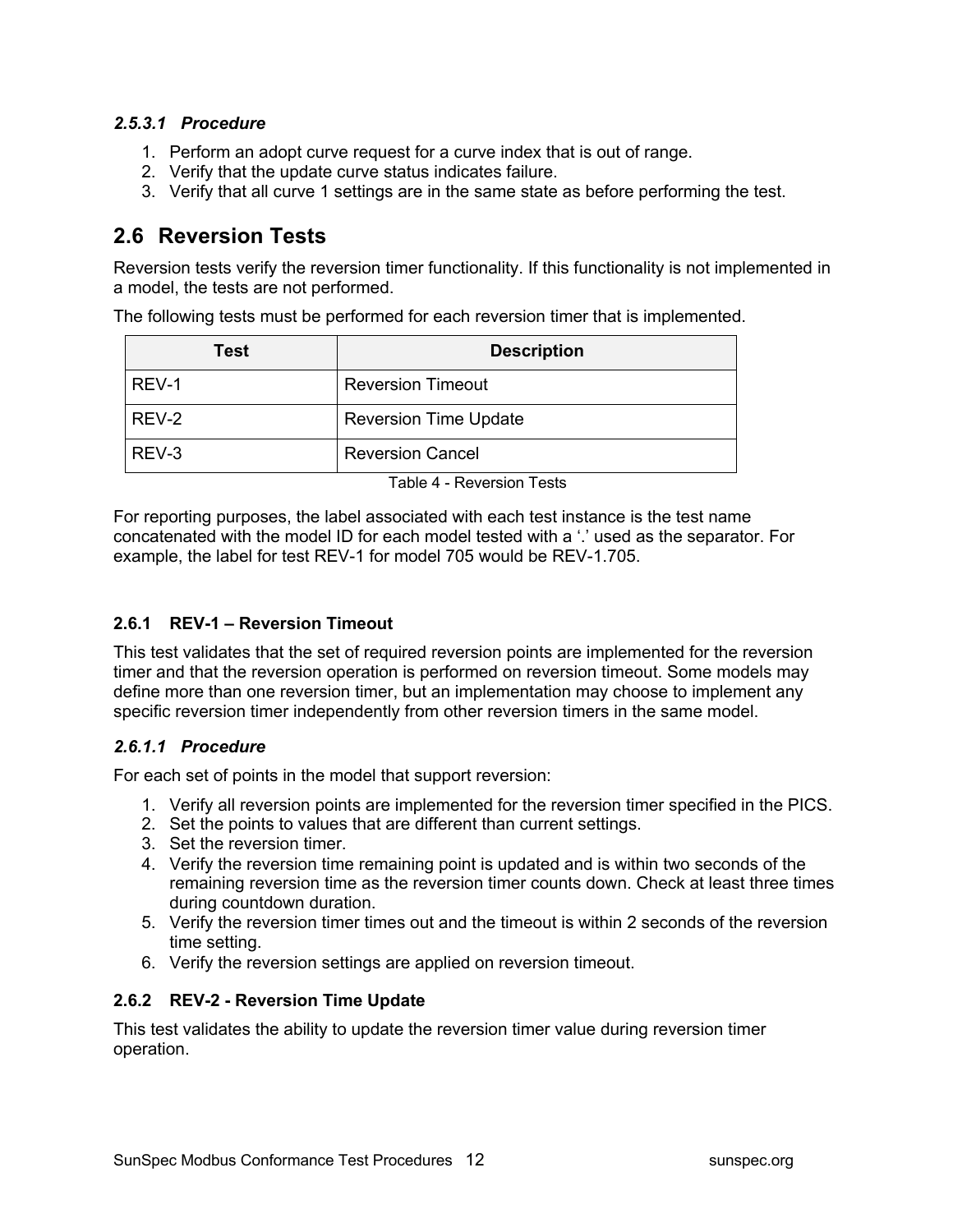#### *2.6.2.1 Procedure*

For each set of points in the model that support reversion:

- 1. Set the reversion points to values that are different than current settings.
- 2. Set the reversion timer.
- 3. Verify the reversion time remaining point is updated and is within two seconds of the remaining reversion time as the reversion timer counts down.
- 4. After at least half of the reversion time has elapsed, rewrite the reversion time register to the full reversion time value.
- 5. Verify the reversion time remaining point is updated and is within two seconds of the remaining reversion time based on the updated reversion time and elapsed time since the update.
- 6. Allow the test to run longer than the original reversion timeout period.
- 7. Verify the reversion timer is still running based on the time update.
- 8. Verify the reversion settings are not applied on original reversion timeout period.
- 9. Repeat steps 4 8 at least two more times and verify that each test pass is successful.

#### **2.6.3 REV-3 – Reversion Cancel**

This test validates the timeout behavior of the reversion timer.

#### *2.6.3.1 Procedure*

For each set of points in the model that support reversion:

- 1. Set the reversion points to values that are different than current settings.
- 2. Set the reversion timer.
- 3. Verify the reversion time remaining point is updated and is within two seconds of the remaining reversion time as the reversion timer counts down.
- 4. After at least half of the reversion time has elapsed, set the reversion time to 0.
- 5. Verify the reversion time remaining point is updated to 0.
- 6. Allow the test to run longer than the original reversion timeout period.
- 7. Verify the reversion settings are not applied on original reversion timeout period.

### **2.7 Modbus Protocol Tests**

Modbus protocol tests are performed to verify correct operation at the Modbus protocol layer.

#### **2.7.1 Modbus RTU**

The following tests must be performed for devices supporting a Modbus RTU interface.

#### **2.7.2 RTU-1 – RTU Interface**

This test validates the support of a Modbus RTU interface. This test can be run concurrently with other required conformance tests.

#### *2.7.2.1 Procedure*

1. Perform all the conformance tests over the Modbus RTU interface.

#### **2.7.3 RTU-2 – Baud Rate**

This test validates each of the additional supported baud rates for the Modbus RTU interface.